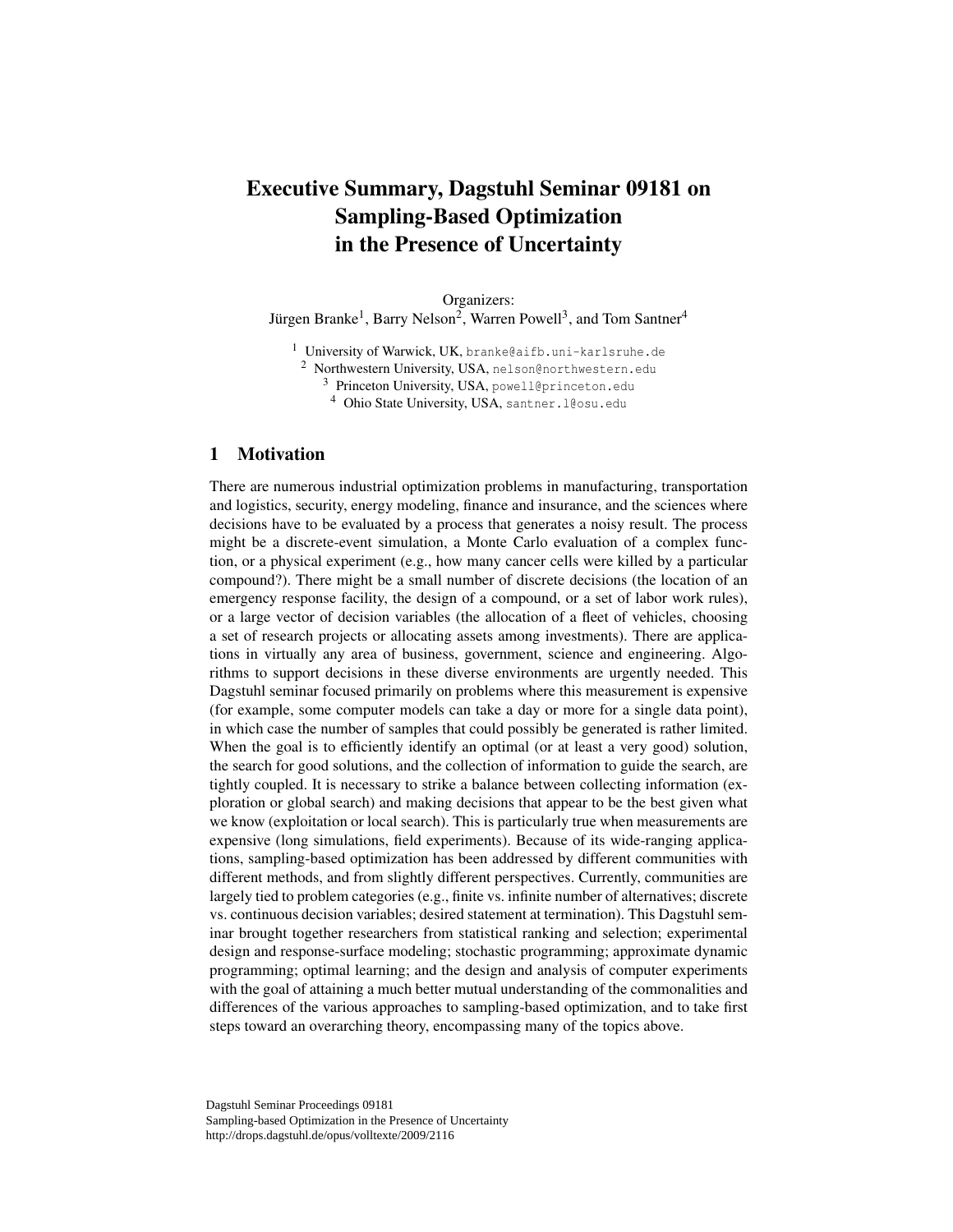## 2 Seminar week

The seminar brought together 31 internationally renowned researchers from 11 countries. After an introductory session the seminar started with four tutorials on the various involved communities:

- Jack Kleijnen: Design and Analysis of Experiments: An Overview
- Steven Chick: Ranking and Selection Tutorial
- Barry L. Nelson: A Brief Introduction to Optimization via Simulation
- Warren Powell: Tutorial on optimal learning

Other planned events included two feature talks (Pierre LEcuyer and David Morton), 15 regular talks, and a panel discussion on 'Barriers to Application' (panelists Steve Chick, Genetha Gray, Tom Santner and Warren Powell).

A significant amount of time of the seminar was spent in working groups. Based on suggestions made by the participants, four working groups were formed to discuss some important and cutting-edge research questions in more detail:

- 1. Multiobjective optimization under uncertainty
- 2. Optimization with expensive function evaluations
- 3. Approximate dynamic programming/optimal learning
- 4. Cross-fertilization of experimental design, ranking & selection and optimization.

These working groups met each day for 1-2 hours, and presented their results to the general audience on the last day.

Besides the official programme, there were plenty of opportunities for informal discussions, e.g., during lunches, a short hike on Wednesday afternoon and a wine& cheese party on Wednesday evening.

Overall, the seminar was a great success and offered many possibilities for cooperation. It was generally agreed that such a workshop should be repeated in two years time.

### 3 Seminar programme

(There was no programme on Friday, as 1 May was a holiday).

#### Monday

9:00 Opening and getting to know each other

- 10:45 Design and Analysis of Experiments: An Overview (Jack Kleijnen)
- 11:45 Optimization of MRI Sampling Trajectories by Bayesian Experimental Design (Matthias Seeger)
- 14:00 Tutorial on Ranking and Selection (Steve Chick)
- 15:00 Vote on working groups
- 15:45 A Brief Introduction to Optimization via Simulation (Barry L. Nelson)
- 16:45 Working group formation
- 17:00 First working group session